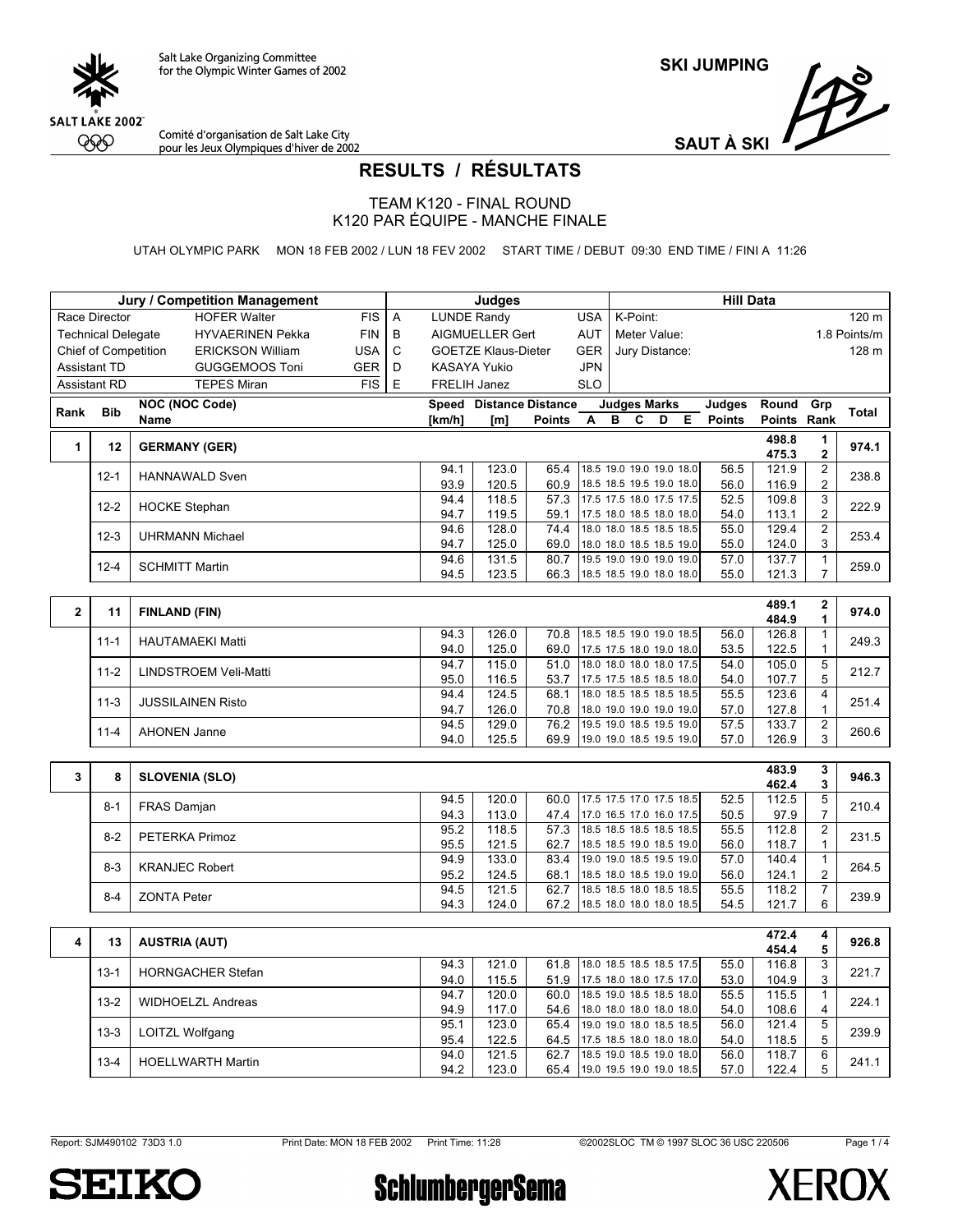

Comité d'organisation de Salt Lake City pour les Jeux Olympiques d'hiver de 2002



## **RESULTS / RÉSULTATS**

TEAM K120 - FINAL ROUND K120 PAR ÉQUIPE - MANCHE FINALE

UTAH OLYMPIC PARK MON 18 FEB 2002 / LUN 18 FEV 2002 START TIME / DEBUT 09:30 END TIME / FINI A 11:26

| Rank<br><b>Bib</b><br>$\overline{A}$<br>B<br>C<br>D<br>E<br><b>Points</b><br>Points Rank<br>Name<br>[km/h]<br>[m]<br><b>Points</b><br>465.5<br>5<br><b>JAPAN (JPN)</b><br>10<br>460.5<br>19.0 19.0 18.5 19.0 18.0<br>94.1<br>119.5<br>115.6<br>59.1<br>56.5<br>$10-1$<br><b>HARADA Masahiko</b><br>18.0 18.0 18.0 18.0 17.5<br>93.8<br>50.1<br>54.0<br>104.1<br>114.5<br>17.5 17.5 17.5 18.0 17.0<br>96.3<br>94.7<br>111.0<br>43.8<br>52.5<br>$10-2$<br>YAMADA Hiroki<br>117.5<br>110.5<br>94.9<br>55.5<br>18.0 18.0 18.5 18.5 18.5<br>55.0<br>18.5 19.0 18.5 19.5 18.5<br>125.5<br>125.9<br>94.7<br>69.9<br>56.0<br>$10-3$<br>MIYAHIRA Hideharu<br>95.2<br>118.6<br>124.5<br>68.1<br>50.5<br>17.0 16.5 16.5 17.0 18.0<br>126.5<br>19.0 18.5 18.5 19.0 18.5<br>127.7<br>94.3<br>71.7<br>56.0<br>FUNAKI Kazuyoshi<br>$10 - 4$<br>94.2<br>126.0<br>70.8 19.0 18.0 19.0 19.0 18.5<br>56.5<br>127.3<br>435.2<br>6<br>9<br>POLAND (POL)<br>412.9<br>104.1<br>94.3<br>114.5<br>18.5 18.0 17.5 18.5 17.5<br>50.1<br>54.0<br>$9 - 1$<br><b>MATEJA Robert</b><br>93.7<br>106.0<br>52.5<br>87.3<br>34.8 17.5 17.5 17.5 17.5 17.0<br>109.0<br>40.2 17.0 17.0 16.5 16.5 16.5<br>90.2<br>94.4<br>50.0<br><b>TAJNER Tomislaw</b><br>$9 - 2$<br>93.1<br>94.8<br>109.5<br>41.1<br>17.5 17.5 17.0 17.5 17.0<br>52.0<br>18.0 18.0 18.0 18.0 17.5<br>108.6<br>95.2<br>117.0<br>54.6<br>54.0 | Total<br>5<br>926.0<br>4<br>4<br>219.7<br>5<br>8<br>206.8<br>3<br>3<br>244.5<br>4<br>5<br>255.0<br>$\overline{2}$<br>6<br>848.1<br>6<br>6<br>191.4<br>10<br>11 |
|--------------------------------------------------------------------------------------------------------------------------------------------------------------------------------------------------------------------------------------------------------------------------------------------------------------------------------------------------------------------------------------------------------------------------------------------------------------------------------------------------------------------------------------------------------------------------------------------------------------------------------------------------------------------------------------------------------------------------------------------------------------------------------------------------------------------------------------------------------------------------------------------------------------------------------------------------------------------------------------------------------------------------------------------------------------------------------------------------------------------------------------------------------------------------------------------------------------------------------------------------------------------------------------------------------------------------------------------------------------------------|----------------------------------------------------------------------------------------------------------------------------------------------------------------|
|                                                                                                                                                                                                                                                                                                                                                                                                                                                                                                                                                                                                                                                                                                                                                                                                                                                                                                                                                                                                                                                                                                                                                                                                                                                                                                                                                                          |                                                                                                                                                                |
|                                                                                                                                                                                                                                                                                                                                                                                                                                                                                                                                                                                                                                                                                                                                                                                                                                                                                                                                                                                                                                                                                                                                                                                                                                                                                                                                                                          |                                                                                                                                                                |
|                                                                                                                                                                                                                                                                                                                                                                                                                                                                                                                                                                                                                                                                                                                                                                                                                                                                                                                                                                                                                                                                                                                                                                                                                                                                                                                                                                          |                                                                                                                                                                |
|                                                                                                                                                                                                                                                                                                                                                                                                                                                                                                                                                                                                                                                                                                                                                                                                                                                                                                                                                                                                                                                                                                                                                                                                                                                                                                                                                                          |                                                                                                                                                                |
|                                                                                                                                                                                                                                                                                                                                                                                                                                                                                                                                                                                                                                                                                                                                                                                                                                                                                                                                                                                                                                                                                                                                                                                                                                                                                                                                                                          |                                                                                                                                                                |
|                                                                                                                                                                                                                                                                                                                                                                                                                                                                                                                                                                                                                                                                                                                                                                                                                                                                                                                                                                                                                                                                                                                                                                                                                                                                                                                                                                          |                                                                                                                                                                |
|                                                                                                                                                                                                                                                                                                                                                                                                                                                                                                                                                                                                                                                                                                                                                                                                                                                                                                                                                                                                                                                                                                                                                                                                                                                                                                                                                                          |                                                                                                                                                                |
|                                                                                                                                                                                                                                                                                                                                                                                                                                                                                                                                                                                                                                                                                                                                                                                                                                                                                                                                                                                                                                                                                                                                                                                                                                                                                                                                                                          |                                                                                                                                                                |
|                                                                                                                                                                                                                                                                                                                                                                                                                                                                                                                                                                                                                                                                                                                                                                                                                                                                                                                                                                                                                                                                                                                                                                                                                                                                                                                                                                          |                                                                                                                                                                |
|                                                                                                                                                                                                                                                                                                                                                                                                                                                                                                                                                                                                                                                                                                                                                                                                                                                                                                                                                                                                                                                                                                                                                                                                                                                                                                                                                                          |                                                                                                                                                                |
|                                                                                                                                                                                                                                                                                                                                                                                                                                                                                                                                                                                                                                                                                                                                                                                                                                                                                                                                                                                                                                                                                                                                                                                                                                                                                                                                                                          |                                                                                                                                                                |
|                                                                                                                                                                                                                                                                                                                                                                                                                                                                                                                                                                                                                                                                                                                                                                                                                                                                                                                                                                                                                                                                                                                                                                                                                                                                                                                                                                          |                                                                                                                                                                |
|                                                                                                                                                                                                                                                                                                                                                                                                                                                                                                                                                                                                                                                                                                                                                                                                                                                                                                                                                                                                                                                                                                                                                                                                                                                                                                                                                                          |                                                                                                                                                                |
|                                                                                                                                                                                                                                                                                                                                                                                                                                                                                                                                                                                                                                                                                                                                                                                                                                                                                                                                                                                                                                                                                                                                                                                                                                                                                                                                                                          | 183.3                                                                                                                                                          |
|                                                                                                                                                                                                                                                                                                                                                                                                                                                                                                                                                                                                                                                                                                                                                                                                                                                                                                                                                                                                                                                                                                                                                                                                                                                                                                                                                                          | 9                                                                                                                                                              |
| $9 - 3$<br>POCHWALA Tomasz<br>57.3 17.5 17.5 17.5 17.5 17.5<br>52.5<br>109.8                                                                                                                                                                                                                                                                                                                                                                                                                                                                                                                                                                                                                                                                                                                                                                                                                                                                                                                                                                                                                                                                                                                                                                                                                                                                                             | 10<br>218.4                                                                                                                                                    |
| 95.6<br>118.5<br>128.5<br>75.3<br>19.0 19.0 19.0 19.5 18.5<br>57.0<br>132.3<br>93.4                                                                                                                                                                                                                                                                                                                                                                                                                                                                                                                                                                                                                                                                                                                                                                                                                                                                                                                                                                                                                                                                                                                                                                                                                                                                                      | $\overline{7}$<br>4                                                                                                                                            |
| $9 - 4$<br>MALYSZ Adam<br>122.7<br>93.1<br>124.0<br>67.2 19.0 18.5 18.5 18.5 18.5<br>55.5                                                                                                                                                                                                                                                                                                                                                                                                                                                                                                                                                                                                                                                                                                                                                                                                                                                                                                                                                                                                                                                                                                                                                                                                                                                                                | 255.0<br>4                                                                                                                                                     |
|                                                                                                                                                                                                                                                                                                                                                                                                                                                                                                                                                                                                                                                                                                                                                                                                                                                                                                                                                                                                                                                                                                                                                                                                                                                                                                                                                                          |                                                                                                                                                                |
| 417.8<br>$\overline{7}$                                                                                                                                                                                                                                                                                                                                                                                                                                                                                                                                                                                                                                                                                                                                                                                                                                                                                                                                                                                                                                                                                                                                                                                                                                                                                                                                                  | 7                                                                                                                                                              |
| $\overline{7}$<br><b>SWITZERLAND (SUI)</b><br>400.5                                                                                                                                                                                                                                                                                                                                                                                                                                                                                                                                                                                                                                                                                                                                                                                                                                                                                                                                                                                                                                                                                                                                                                                                                                                                                                                      | 818.3<br>8                                                                                                                                                     |
| 17.0 17.0 16.0 17.0 17.5<br>74.1<br>92.9<br>99.5<br>23.1<br>51.0<br><b>STEINAUER Marco</b><br>$7 - 1$                                                                                                                                                                                                                                                                                                                                                                                                                                                                                                                                                                                                                                                                                                                                                                                                                                                                                                                                                                                                                                                                                                                                                                                                                                                                    | 10<br>140.4                                                                                                                                                    |
| 92.4<br>96.0<br>16.8<br>16.5 16.5 16.5 17.0 16.5<br>49.5<br>66.3                                                                                                                                                                                                                                                                                                                                                                                                                                                                                                                                                                                                                                                                                                                                                                                                                                                                                                                                                                                                                                                                                                                                                                                                                                                                                                         | 11                                                                                                                                                             |
| 92.2<br>109.0<br>40.2 17.0 17.5 17.5 17.5 17.0<br>52.0<br>93.1<br>$7 - 2$<br><b>FREIHOLZ Sylvain</b>                                                                                                                                                                                                                                                                                                                                                                                                                                                                                                                                                                                                                                                                                                                                                                                                                                                                                                                                                                                                                                                                                                                                                                                                                                                                     | 10<br>171.7                                                                                                                                                    |
| 93.2<br>102.5<br>79.5<br>28.5 16.5 17.0 17.0 17.0 17.0<br>51.0                                                                                                                                                                                                                                                                                                                                                                                                                                                                                                                                                                                                                                                                                                                                                                                                                                                                                                                                                                                                                                                                                                                                                                                                                                                                                                           | 10                                                                                                                                                             |
| 18.5 18.5 19.0 18.5 18.5<br>118.2<br>94.6<br>121.5<br>62.7<br>55.5<br>$7 - 3$<br><b>KUETTEL Andreas</b><br>121.5<br>118.2<br>95.2<br>62.7<br>18.5 18.5 18.5 18.0 18.5<br>55.5                                                                                                                                                                                                                                                                                                                                                                                                                                                                                                                                                                                                                                                                                                                                                                                                                                                                                                                                                                                                                                                                                                                                                                                            | 6<br>236.4<br>6                                                                                                                                                |
| 128.5<br>75.3 19.5 19.0 19.5 19.5 19.0<br>133.3<br>94.2<br>58.0                                                                                                                                                                                                                                                                                                                                                                                                                                                                                                                                                                                                                                                                                                                                                                                                                                                                                                                                                                                                                                                                                                                                                                                                                                                                                                          | 3                                                                                                                                                              |
| $7 - 4$<br><b>AMMANN Simon</b><br>93.6<br>130.0<br>78.0 19.5 19.5 20.0 19.0 19.5<br>58.5<br>136.5                                                                                                                                                                                                                                                                                                                                                                                                                                                                                                                                                                                                                                                                                                                                                                                                                                                                                                                                                                                                                                                                                                                                                                                                                                                                        | 269.8<br>1                                                                                                                                                     |
|                                                                                                                                                                                                                                                                                                                                                                                                                                                                                                                                                                                                                                                                                                                                                                                                                                                                                                                                                                                                                                                                                                                                                                                                                                                                                                                                                                          |                                                                                                                                                                |
| 395.6                                                                                                                                                                                                                                                                                                                                                                                                                                                                                                                                                                                                                                                                                                                                                                                                                                                                                                                                                                                                                                                                                                                                                                                                                                                                                                                                                                    | 9<br>801.6                                                                                                                                                     |
| 8<br><b>KOREA (KOR)</b><br>1<br>406.0                                                                                                                                                                                                                                                                                                                                                                                                                                                                                                                                                                                                                                                                                                                                                                                                                                                                                                                                                                                                                                                                                                                                                                                                                                                                                                                                    | 7                                                                                                                                                              |
| 112.5<br>46.5 17.5 17.5 17.0 18.0 17.0<br>98.5<br>94.0<br>52.0<br>CHOI Heung Chul<br>$1 - 1$                                                                                                                                                                                                                                                                                                                                                                                                                                                                                                                                                                                                                                                                                                                                                                                                                                                                                                                                                                                                                                                                                                                                                                                                                                                                             | $\overline{7}$<br>203.4                                                                                                                                        |
| 93.9<br>115.5<br>53.0<br>51.9 17.5 17.5 18.0 17.5 18.0<br>104.9                                                                                                                                                                                                                                                                                                                                                                                                                                                                                                                                                                                                                                                                                                                                                                                                                                                                                                                                                                                                                                                                                                                                                                                                                                                                                                          | 3                                                                                                                                                              |
| 111.0<br>43.8 17.5 17.5 17.0 17.5 17.0<br>94.2<br>52.0<br>95.8<br>$1 - 2$<br>CHOI Yong Jik                                                                                                                                                                                                                                                                                                                                                                                                                                                                                                                                                                                                                                                                                                                                                                                                                                                                                                                                                                                                                                                                                                                                                                                                                                                                               | 9<br>191.2                                                                                                                                                     |
| 110.5<br>52.5<br>94.3<br>42.9 17.5 17.5 17.5 17.5 17.5<br>95.4<br>18.0 17.5 18.0 17.5 17.5                                                                                                                                                                                                                                                                                                                                                                                                                                                                                                                                                                                                                                                                                                                                                                                                                                                                                                                                                                                                                                                                                                                                                                                                                                                                               | 8                                                                                                                                                              |
| 94.8<br>111.5<br>97.7<br>44.7<br>53.0<br>$1 - 3$<br>KIM Hyun Ki<br>107.0<br>36.6 17.0 17.5 17.0 17.5 17.0<br>88.1<br>95.0<br>51.5                                                                                                                                                                                                                                                                                                                                                                                                                                                                                                                                                                                                                                                                                                                                                                                                                                                                                                                                                                                                                                                                                                                                                                                                                                        | 11<br>185.8<br>11                                                                                                                                              |
| 50.1 17.5 17.5 18.0 18.0 18.0<br>94.5<br>53.5<br>103.6<br>114.5<br>1/1110001100                                                                                                                                                                                                                                                                                                                                                                                                                                                                                                                                                                                                                                                                                                                                                                                                                                                                                                                                                                                                                                                                                                                                                                                                                                                                                          | 9<br>0.202                                                                                                                                                     |



**SchlumbergerSema** 

1-4 KANG Chil Gu 80.1 114.5 122.0 63.6 17.5 17.5 18.5 19.0 18.0 18.0 18.0 53.5 103.6 | 9<br>8 | 94.1 | 122.0 | 63.6 17.5 17.5 18.5 19.0 18.0 | 54.0 | 117.6 | 8



221.2

Page 2 / 4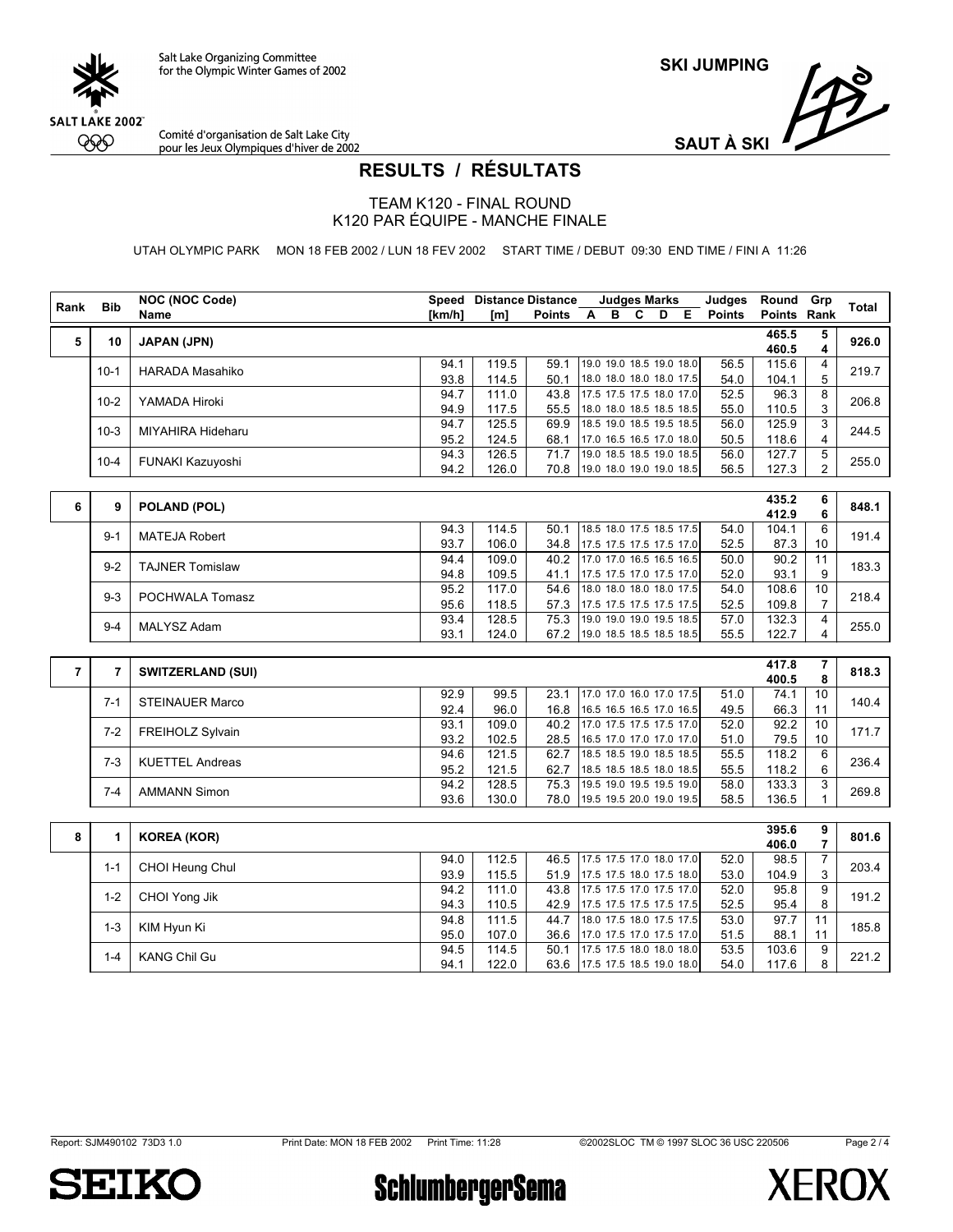

Comité d'organisation de Salt Lake City<br>pour les Jeux Olympiques d'hiver de 2002



## **RESULTS / RÉSULTATS**

TEAM K120 - FINAL ROUND K120 PAR ÉQUIPE - MANCHE FINALE

UTAH OLYMPIC PARK MON 18 FEB 2002 / LUN 18 FEV 2002 START TIME / DEBUT 09:30 END TIME / FINI A 11:26

| Rank | <b>Bib</b>   | <b>NOC (NOC Code)</b>                 |              | <b>Speed Distance Distance</b> |                                       |                | <b>Judges Marks</b>      |     |     | Judges        | Round Grp      |                 | Total |
|------|--------------|---------------------------------------|--------------|--------------------------------|---------------------------------------|----------------|--------------------------|-----|-----|---------------|----------------|-----------------|-------|
|      |              | <b>Name</b>                           | [km/h]       | [ml]                           | <b>Points</b>                         | $\blacksquare$ |                          | B C | D E | <b>Points</b> | Points Rank    |                 |       |
| 9    | 6            | <b>NORWAY (NOR)</b>                   |              |                                |                                       |                |                          |     |     |               | 404.5          | 8               | 790.8 |
|      |              |                                       |              |                                |                                       |                |                          |     |     |               | 386.3          | 9               |       |
|      | $6 - 1$      | <b>INGEBRIGTSEN Tommy</b>             | 93.1         | 110.5                          | 42.9                                  |                | 17.0 17.0 17.5 17.0 16.5 |     |     | 51.0          | 93.9           | 8               | 186.0 |
|      |              |                                       | 92.5         | 109.5                          | 41.1                                  |                | 17.0 17.0 17.0 17.5 17.0 |     |     | 51.0          | 92.1           | 9               |       |
|      | $6 - 2$      | <b>BYSTOEL Lars</b>                   | 93.9         | 111.5                          | 44.7 17.5 17.5 17.0 17.5 17.0         |                |                          |     |     | 52.0          | 96.7           | $\overline{7}$  | 174.7 |
|      |              |                                       | 93.8         | 102.5                          | 28.5                                  |                | 16.0 16.5 16.5 16.5 16.5 |     |     | 49.5          | 78.0           | 13              |       |
|      | $6-3$        | <b>BARDAL Anders</b>                  | 95.5         | 121.0                          | 61.8                                  |                | 17.5 18.0 18.0 18.0 18.0 |     |     | 54.0          | 115.8          | $\overline{7}$  | 224.8 |
|      |              |                                       | 95.8         | 117.5                          | 55.5                                  |                | 17.5 18.0 18.5 18.0 17.0 |     |     | 53.5          | 109.0          | 8               |       |
|      | $6 - 4$      | LJOEKELSOEY Roar                      | 94.7         | 112.0                          | 45.6                                  |                | 17.5 18.0 17.5 17.5 17.5 |     |     | 52.5          | 98.1           | 11              | 205.3 |
|      |              |                                       | 94.5         | 116.5                          | 53.7                                  |                | 18.0 18.0 17.5 18.0 17.5 |     |     | 53.5          | 107.2          | 11              |       |
|      |              |                                       |              |                                |                                       |                |                          |     |     |               | 370.7          | 11              |       |
| 10   | 4            | <b>FRANCE (FRA)</b>                   |              |                                |                                       |                |                          |     |     |               | 384.4          | 10              | 755.1 |
|      |              |                                       | 94.2         | 108.5                          | 39.3 17.0 17.0 17.0 17.5 16.5         |                |                          |     |     | 51.0          | 90.3           | 9               |       |
|      | $4 - 1$      | <b>CHEDAL Emmanuel</b>                | 94.0         | 115.0                          | 51.0 17.0 17.5 17.5 17.5 17.0         |                |                          |     |     | 52.0          | 103.0          | 6               | 193.3 |
|      |              |                                       | 94.9         | 117.0                          | 54.6 17.0 17.5 17.0 18.0 17.5         |                |                          |     |     | 52.0          | 106.6          | 4               |       |
|      | $4 - 2$      | SANTIAGO Remi                         | 95.2         | 113.5                          | 48.3                                  |                | 17.0 17.5 17.0 17.5 17.0 |     |     | 51.5          | 99.8           | 6               | 206.4 |
|      |              |                                       | 94.7         | 100.0                          | 24.0                                  |                | 16.5 16.5 16.0 17.0 16.5 |     |     | 49.5          | 73.5           | 13              |       |
|      | $4 - 3$      | <b>DURAND Florentin</b>               | 94.9         | 101.0                          | 25.8                                  |                | 17.0 16.5 17.0 17.0 16.5 |     |     | 50.5          | 76.3           | 12              | 149.8 |
|      |              | <b>DESSUM Nicolas</b>                 | 93.8         | 113.5                          | 48.3 17.0 17.5 17.0 17.5 17.5         |                |                          |     |     | 52.0          | 100.3          | 10              | 205.6 |
|      | $4 - 4$      |                                       | 93.4         | 116.0                          | 52.8 17.0 17.5 17.5 17.5 17.5         |                |                          |     |     | 52.5          | 105.3          | 12              |       |
|      |              |                                       |              |                                |                                       |                |                          |     |     |               |                |                 |       |
| 11   | 5            | <b>UNITED STATES OF AMERICA (USA)</b> |              |                                |                                       |                |                          |     |     |               | 372.8          | 10              | 728.4 |
|      |              |                                       |              |                                |                                       |                |                          |     |     |               | 355.6          | 13              |       |
|      | $5 - 1$      | <b>WELCH Brian</b>                    | 93.9         | 95.5                           | 15.9                                  |                | 16.0 16.0 16.0 16.0 15.5 |     |     | 48.0          | 63.9           | 12              | 124.2 |
|      |              |                                       | 93.5         | 93.5                           | 12.3                                  |                | 16.0 16.5 16.0 16.0 16.0 |     |     | 48.0          | 60.3           | 13              |       |
|      | $5-2$        | <b>SCHWALL Tommy</b>                  | 94.7         | 105.0                          | 33.0 17.0 17.0 16.5 17.5 17.0         |                |                          |     |     | 51.0          | 84.0           | $\overline{13}$ | 162.6 |
|      |              |                                       | 95.1         | 102.0                          | 27.6                                  |                | 17.0 17.0 17.0 17.0 17.0 |     |     | 51.0          | 78.6           | 11              |       |
|      | $5-3$        | <b>JONES Clint</b>                    | 94.9         | 117.5                          | 55.5                                  |                | 18.0 18.0 18.0 18.0 18.5 |     |     | 54.0          | 109.5          | 9               | 212.2 |
|      |              |                                       | 95.2         | 114.0                          | 49.2<br>60.9 18.0 18.0 18.0 18.5 18.5 |                | 18.0 17.5 18.0 18.0 17.0 |     |     | 53.5          | 102.7          | 9<br>8          |       |
|      | $5 - 4$      | <b>ALBORN Alan</b>                    | 94.2<br>93.8 | 120.5                          |                                       |                |                          |     |     | 54.5<br>54.0  | 115.4<br>114.0 | 10              | 229.4 |
|      |              |                                       |              | 120.0                          | 60.0 17.5 18.0 18.0 18.0 18.0         |                |                          |     |     |               |                |                 |       |
|      |              |                                       |              |                                |                                       |                |                          |     |     |               | 368.0          | 12              |       |
| 12   | $\mathbf{3}$ | <b>CZECH REPUBLIC (CZE)</b>           |              |                                |                                       |                |                          |     |     |               | 356.6          | 11              | 724.6 |
|      |              |                                       | 0.10         | $\Omega$ $\Omega$ $\Omega$     | $222$ $165$ $170$ $170$ $170$ $165$   |                |                          |     |     | $E \cap E$    | $727$ 14       |                 |       |

| 12 | 3       | <b>CZECH REPUBLIC (CZE)</b> |      |       |      |                               |      |       |    | 724.6 |
|----|---------|-----------------------------|------|-------|------|-------------------------------|------|-------|----|-------|
|    |         |                             |      |       |      |                               |      | 356.6 | 11 |       |
|    | $3 - 1$ | MATURA Jan                  | 94.0 | 99.0  |      | 22.2 16.5 17.0 17.0 17.0 16.5 | 50.5 | 72.7  |    | 137.6 |
|    |         |                             | 93.8 | 95.5  | 15.9 | 16.5 16.5 16.0 17.0 16.0      | 49.0 | 64.9  |    |       |
|    | $3-2$   | DOLEZAL Michal              | 94.0 | 107.0 |      | 36.6 17.0 17.5 16.5 17.5 17.0 | 51.5 | 88.1  | 12 | 166.2 |
|    |         |                             | 94.5 | 102.0 |      | 27.6 16.5 17.0 16.5 17.0 17.5 | 50.5 | 78.1  |    |       |
|    | $3-3$   |                             | 95.1 | 119.5 | 59 1 | 18.0 18.5 18.0 18.5 18.0      | 54.5 | 113.6 | 8  | 210.3 |
|    |         | MAZOCH Jan                  | 95.4 | 111.5 | 44.7 | 18.0 17.5 17.0 17.5 17.0      | 52.0 | 96.7  | 10 |       |
|    | $3 - 4$ |                             | 94.0 | 109.5 | 411  | 17.0 17.5 17.5 17.5 17.5      | 52.5 | 93.6  | 12 | 210.5 |
|    |         | JANDA Jakub                 | 93.7 | 120.5 | 60.9 | 18.5 18.5 18.5 19.0 19.0      | 56.0 | 116.9 |    |       |
|    |         |                             |      |       |      |                               |      |       |    |       |



**SchlumbergerSema** 

Page 3 / 4